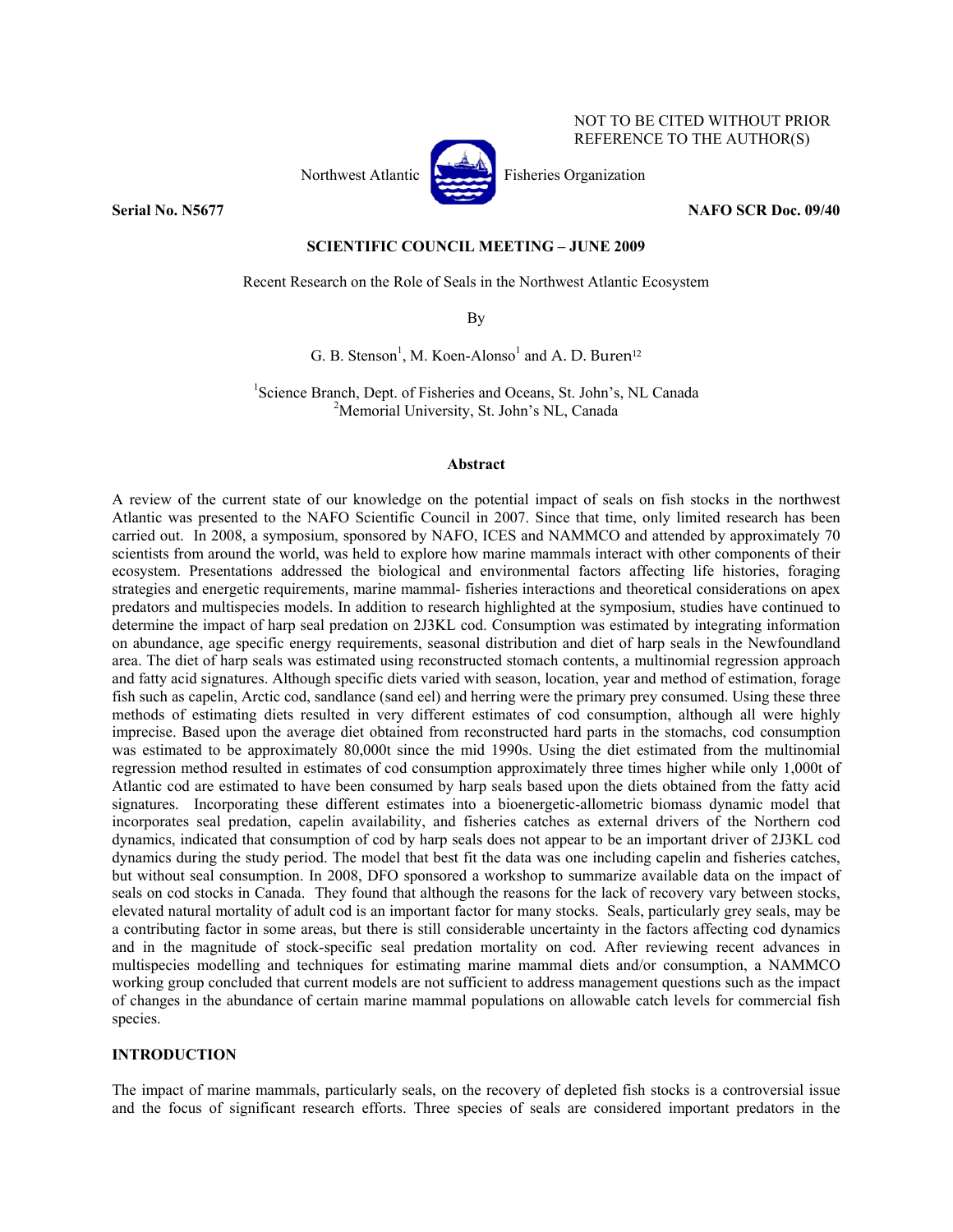northwest Atlantic, harp, hooded and grey seals. Harp and hooded seals are seasonal migrants that have shown little or no increase in abundance over the past decade. Grey seals are residents of temperate waters that, after a number of decades of exponential growth, are beginning to show signs of density dependent reductions in growth rates. A review of the available data on consumption and impact of these three species on fish stocks in the Northwest Atlantic was reviewed in Stenson (2007). He found that harp seals are important predators in Divisions 2J3KL and 4RS while grey seals are the most important pinniped predator in 4T and 4VsW. Hooded seals feed primarily in 2J3KL and 3M. A number of studies designed to determine the impact of seals on fish stocks in the northwest Atlantic, particularly the impact of harp and/or grey seals on Atlantic cod, concluded that although seals consume substantial amounts of commercial fish species and important forage species, the impact of these removals on the current fish stocks is difficult to determine. Seals are important predators of both large and small cod and could be playing a role in the non-recovery of cod stocks, but seal predation can not account for a large component of mortality in most areas and therefore, the total impact of seal predation cannot be determined. Often, estimates of age specific cod consumption by seals are inconsistent with the high mortality observed among older age groups. Little is known about the functional response of seals to changes in abundance of prey, other sources of mortality, or possible ecosystem effects such as competition for forage fish and positive feedback through seal predation on piscivorous fish. No research has been carried out to determine the potential impact of seals on fish stocks in the NRA outside of the Canadian continental shelf and slope.

## **NAFO/ICES/NAMMCO SYMPOSIUM ON THE ROLE OF MARINE MAMMALS IN THE ECOSYSTEM**

Only a limited amount of research on the impact of seals on commercial fish stocks in the northwest Atlantic has been carried out since the review of Stenson (2007). In September 2008, NAFO (North Atlantic Fisheries Organization), ICES (International Council for the Exploration of the Sea) and NAMMCO (The North Atlantic Marine Mammal Commission) sponsored a Symposium on the Role of Marine Mammals in the Ecosystem of the 21<sup>st</sup> Century (Stenson and Haug 2009). At this symposium, attended by approximately 70 marine mammal and fisheries scientist from 11 countries, over 45 papers were presented describing recent research on how marine mammals are affected by their environment and how they influence other components of their ecosystem. Participants presented new findings on the syntheses of information over ecosystem components, on biological and physical aspects of the environment, and on new research approaches to understanding the role of marine mammals. The symposium was divided into four sessions dealing with 1) Biological and environmental factors affecting life history, 2) Foraging strategies and energetic requirements, 3) Marine mammal- fisheries interactions and 4) theoretical considerations on apex predators and multispecies models. Although many of the papers presented at the symposium described research that took place in other parts of the world, many of the approaches used can be applied to species found in the Northwest Atlantic. For example, Norwegian research on methods to estimate prey selection by harp seals and quantify competition between baleen whales and pelagic fish in the Barents Sea should be applied to similar situations in the NRA. Also, a study in the southern Ocean illustrated the important role of marine mammals in transferring nutrients within marine systems which has not been considered in the northwest Atlantic.

A simulation study to determine the impact of incorporating a factor for increased pup mortality in years of poor ice conditions indicated that our perception of the population dynamics of northwest Atlantic harp seals may be incorrect if this mortality is not accounted for. Because total abundance is estimated using estimates of pup production that are carried out every 4-5 years, a series of poor ice years may result in a significant reduction in total abundance before the impact is identified.

Preliminary estimates of consumption by cetaceans along the Canadian continental shelf  $(\sim 1.7$  million tonnes) suggest that predation by whales and dolphins may be an important component of the ecosystem that must be accounted for. This predation may have significant controlling effects on the biomass of other consumers as well as the prey.

Comparing body condition of harp and hooded seals collected in the northwest Atlantic during the 1980s and 1990s indicated that the condition of both species was lower in the more recent time period. This appears to be reflected in lower reproductive rates in both of these species.

A study of the diets of Atlantic cod, Greenland halibut and harp seals found that all three predators relied heavily on capelin, but that the cod diet showed a higher consistency over time. This suggests that cod have less trophic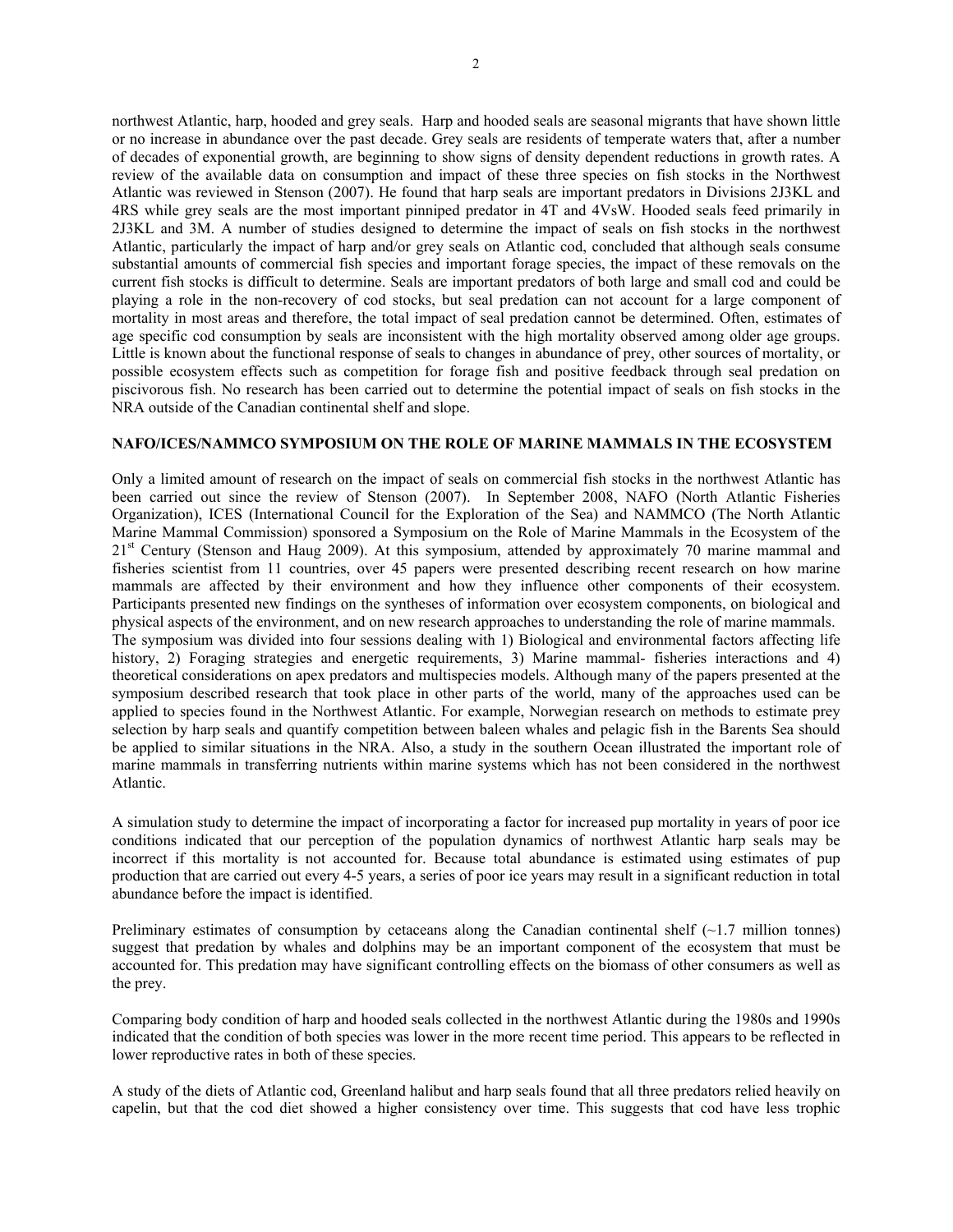plasticity than Greenland halibut or seals. This lack of trophic flexibility could be a contributing factor in the lack of recovery of cod. It also suggests that other generalist predators like Greenland halibut, and possibly seals, may be better positioned to utilize a changing resource base.

During a general discussion on the current state and future of research on improving our understanding of the ecological role marine mammals, participant indicated that significant progress has been made, often as a result of new technologies such as satellite telemetry and alternate methods of estimating diets. Also, the statistical approaches being used are much more sophisticated and improve the way in which uncertainty is incorporated. Generally, there is a more holistic approach to the questions being asked with multi-disciplinary studies, especially those including oceanographers, advancing our understanding significantly. However, in many regions, significant progress is still needed to involve fisheries scientists in collaborative projects.

## **THE IMPACT OF HARP SEALS ON 2J3KL COD**

#### *Estimating diet and consumption of 2J3KL cod by harp seals*

 Consumption of Atlantic cod by harp seals off the east coast of Newfoundland in NAFO Divisions 2J3KL was estimated in 2001 using data available up to the late 1990s (Stenson and Perry 2001MS). Since that time, a number of studies have been carried out to update data on abundance, movements and diets in this area. Recent consumption by harp seals was estimated by integrating information on the numbers at age, age specific energy requirements, seasonal distribution and diet of harp seals in the Newfoundland area. Abundance was estimated using a population model integrating pup production between the late 1970s and 2004 (Fig 1), annual estimates of reproductive rates from 1954-1998 and data on age specific removals from 1952-2008. Energy requirements of the population were estimated using a simple allometric model based on body mass obtained from monthly, sex specific growth curves. The proportion of energy obtained in 2J3KL was estimated using data obtained from satellite telemetry and traditional tagging studies. The diet of harp seals in nearshore and offshore waters during winter (October – March) and spring (April – September) was determined by reconstructing the wet weight of stomachs collected in 1982 and 1986-2007. The impact of different diet determination methods was explored by estimating consumption based upon the proportion of cod in the diet obtained using a multinomial regression approach and fatty acid signatures. Uncertainty in the consumption estimates was approximated by incorporating the uncertainty in the numbers at ages, diets, energy requirements and seasonal distribution.



Figure 1. Estimated abundance of the Northwest Atlantic harp seal population between 1960 and 2009. Mean ±se. From Hammill and Stenson (2008MS)

The total population of Northwest Atlantic harp seals was estimated to be 5.6 million (95% C.I. 3.9-7.2 m) in 2008 (Hammill and Stenson 2008MS). Of their total energy requirement, approximately 20% and 19% were obtained in the Newfoundland areas during the winter and spring periods, respectively.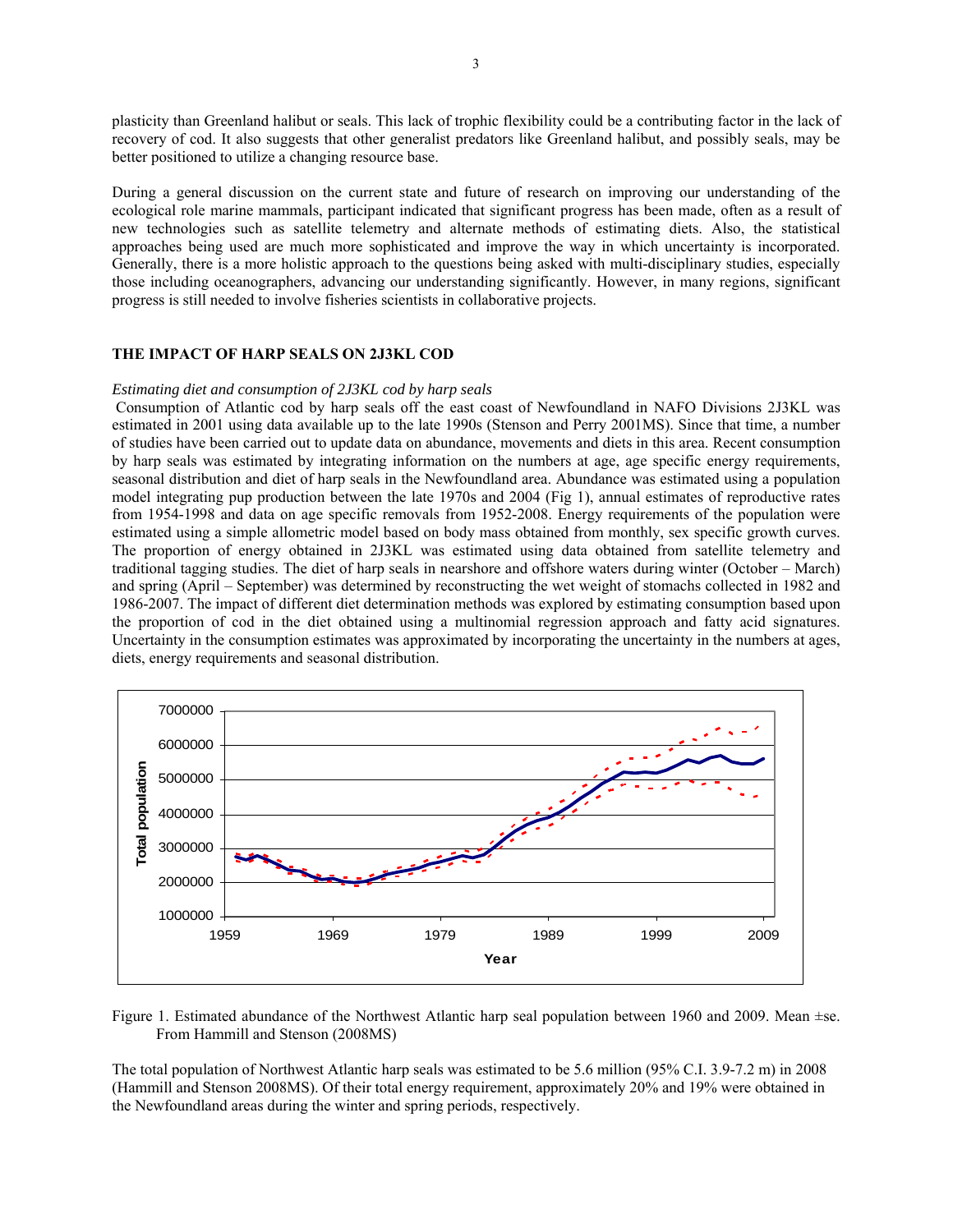Although specific diets varied with season, location, year and method of estimation, forage fish such as capelin, Arctic cod, sandlance and herring were the primary prey consumed. Incorporating data obtained from the reconstruction of stomach contents collected up to 2007 resulted in significant changes in the average diet compared to previous estimates (Fig 2). Reduced proportions of American Plaice and other Pleuronectids were observed, along with lower proportions of Arctic cod in the nearshore diets and capelin in offshore diets. In contrast, higher proportions of shrimp were observed, particularly in the offshore, while the proportion of Atlantic cod was slightly higher.



Figure 2. Diet of harp seals in 2J3KL determined from reconstruction of stomach contents of seals collected between 1986 and 2007.

 We also estimated diet based upon a multinomial regression technique. This 'two tier' method estimates diet composition in biomass which, on one hand, allows to statistically testing the effects of different factors on diet composition, and on the other hand, provides a tool for reconstructing diet composition. The two-tier structure of this approach evolves from realizing that the classical calculation of proportion by weight in the diet can also be obtained by considering the probability of finding a given prey in a stomach and the mean weight of that prey in the stomach when it is present. For example, if  $N$  is the total number of predators in a sample,  $n_x$  is the number that actually contains a given prey x, and  $B_x$  is the total biomass of x in the collection, then the relative proportion of x in the diet  $(w_x)$  can be calculated as:

$$
w_x = \frac{B_x}{\sum_{i} B_i} = \frac{(B_x/N)}{\sum_{i} (B_i/N)} = \frac{[(n_x/N)(B_x/n_x)]}{\sum_{i} [(n_i/N)(B_i/n_i)]} = \frac{p_x m_x}{\sum_{i} p_i m_i}
$$

with

$$
p_i = n_i / N \quad \text{and} \quad m_i = B_i / n_i
$$

where  $p_x$  is the probability of finding prey x in a stomach and  $m_x$  is the mean weight of x in a stomach when x is actually present. Based on this reparameterization, the proportion in biomass can be calculated from independent estimates of *pi* and *mi*.

If each prey species in a stomach is consumed independently, using the above parameterization when considering all prey species in a stomach or just one of them should render similar results if the sample size is large enough. This idea was empirically supported by the comparison of harp seal diets obtained from classical diet analysis and the one obtained by only considering the most important prey in biomass in each stomach (Fig. 3). Since each stomach can be conceived as the individual realization of a multinomial experiment (one prey species is selected as main prey from a finite set of potential prey), the probability *pi* can be estimated using multinomial regression models (a.k.a. multicategory logit models) (Agresti 2002). The use of these statistical models to estimate  $p_i$  allows including in the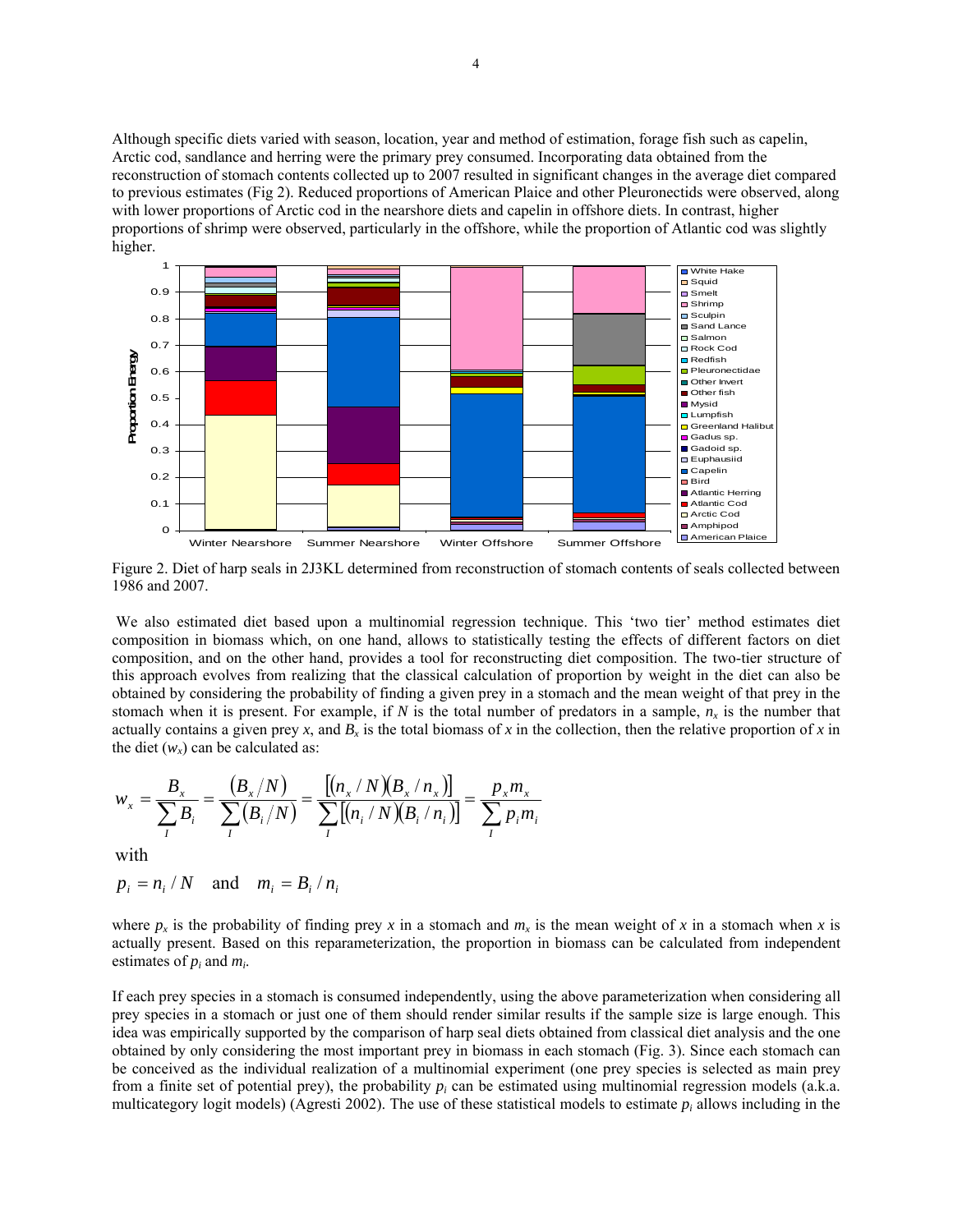analysis several potential factors that may affect diet composition (e.g. age, year, area, sex, etc) and assess if they are actually significant for the case in question. Furthermore, these regressions can be used for estimating the  $p_i$  for combinations of factors not necessarily observed in the data, and hence, filling observation/sampling gaps. These probabilities, in conjunction with estimated (or reasonably approximated)  $m_i$  values can be used to reconstruct the predator diet. If time is one of the significant factors in these regressions, then the expected changes in diet over time can also be visualized (Fig. 4). The robustness of this multinomial regression approach to fill data gaps was explored by comparing predicted diets estimated from the full database with those obtained by fitting the model to reduced datasets (i.e. where blocks of data were removed). The results indicated that the method performed well at filling data gaps when interpolating within the database. In order to compare with the classical stomach content analysis, a tailor made randomization test was implemented. The results from this analysis suggested that for realistic coefficient of variations in the diet (CV=0.25), and if moderate to large sample sizes are available  $(n>90)$ , the multinomial regression approach provides similar results to the classic diet analysis although difference may occur when samples sizes are small or when trying to estimate occurrence of rare prey.



Figure 3. Comparison between the prey proportions by weight in the diet of harp seal from Newfoundland, Canada, using classical diet analysis and using only the main prey (see text for details).



Figure 4. Predicted change over time for adult harp seals in the inshore waters of Newfoundland as estimated using the multinomial regression approach (MR) in comparison with the classic diet analysis.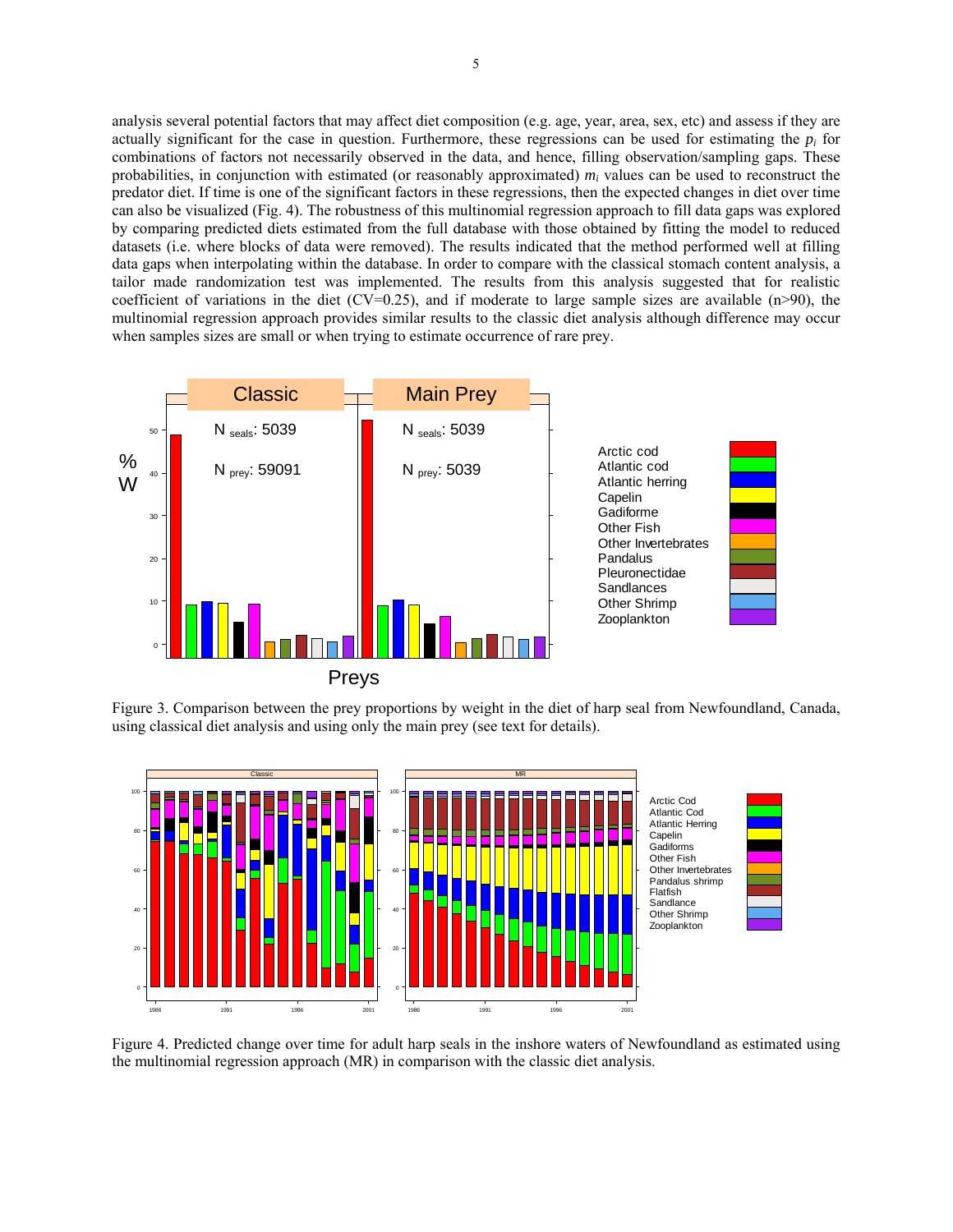Unlike the classical method, however, this method also resulted in estimates of significant proportions of Atlantic cod in the offshore diets. In contrast, diets estimates based on fatty acid signatures showed extremely low levels of Atlantic cod in the diet and none in offshore diets (Fig 5, Tucker et al. 2009). Diets of seals collected in different areas and seasons obtained from fatty acids were more similar than those estimated from reconstructed hard parts, likely as a result of the longer integration period represented by this method. This method also resulted in higher estimates of sandlance, redfish and amphipods, and lower estimates of Arctic cod, capelin and Atlantic herring.



Figure 5. Diet of harp seals in 2J3KL determined from analysis of fatty acid signatures of blubber (from Tucker et al 2009).

Using these three methods of estimating diets resulted in very different estimates of cod consumption, although all were highly imprecise. Based upon the average diet obtained from reconstructed hard parts in the stomachs, consumption of Atlantic cod increased from approximately 40,000t in 1960 to over 80,000t by the mid 1990s (Fig 6). Since then it has remained relatively constant. Dividing the diet into northern and southern areas resulted in slightly higher estimates.



Figure 6. Estimated consumption of 2J3KL Atlantic cod by harp seals based upon the average proportion of cod in the diet from reconstructed stomach contents.

 Using the diet estimated by the multinomial regression method resulted in estimates of cod consumption approximately 3 times higher, primarily due to the higher proportion of cod in all components of the diet (Fig. 7). Unlike the average diet, cod consumption was estimated to be increasing in recent years. In contrast to diets based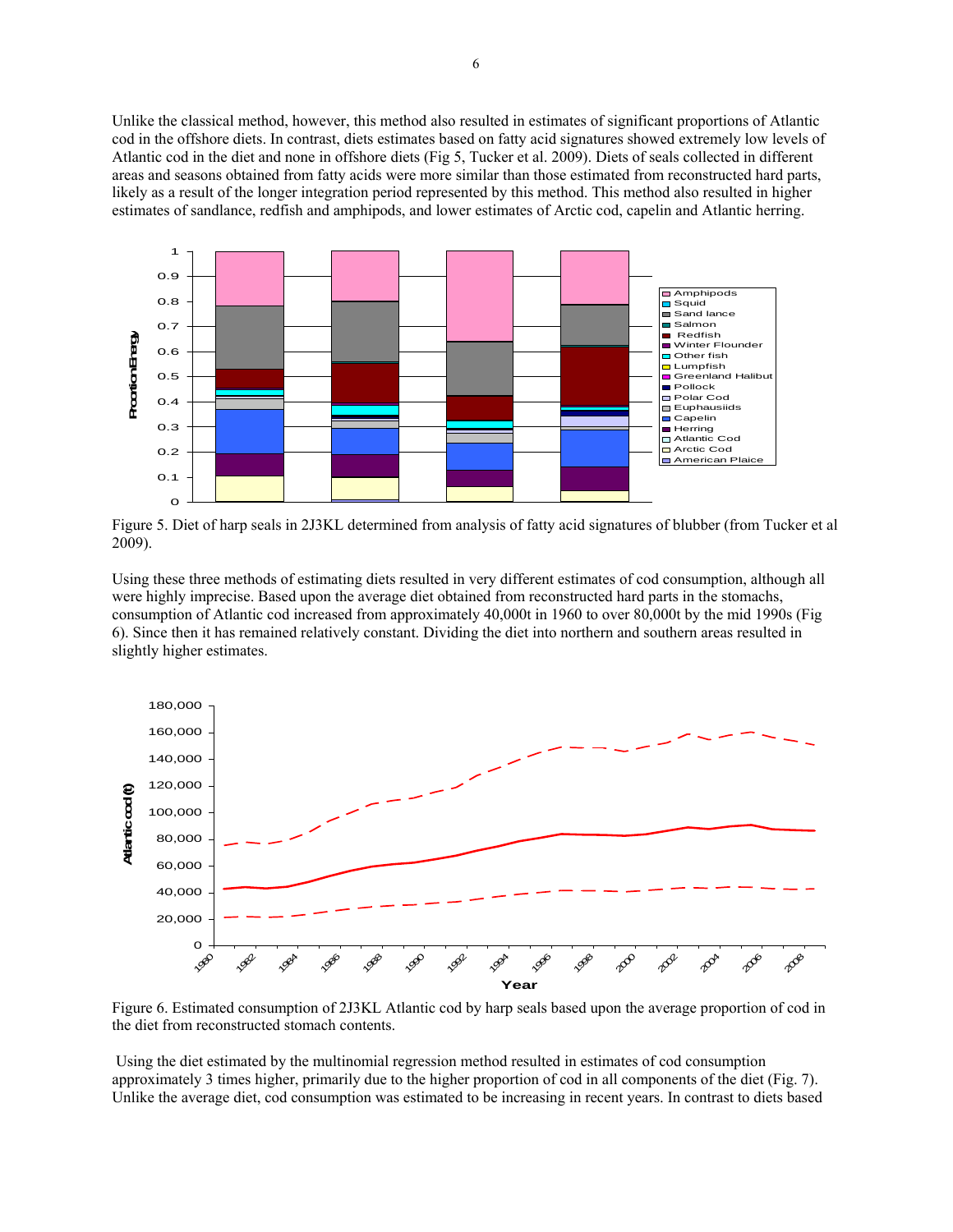on hard part analysis, only 1,000t of Atlantic cod are estimated to have been consumed by harp seals based upon the diets obtained from the fatty acid signatures (Fig 8). The length of cod consumed was estimated from the otoliths; samples collected in the 1980s and 1990s indicated that the vast majority of cod consumed were between 5 and 15 cm in length. Samples collected since 2000, however, indicate that larger cod have been consumed in recent years.



Figure 7. Estimated consumption of 2J3KL Atlantic cod by harp seals based upon the average proportion of cod in the diet using a multinomial regression technique.



Figure 8. Estimated consumption of 2J3KL Atlantic cod by harp seals based upon the average proportion of cod in the diet using fatty acid signatures.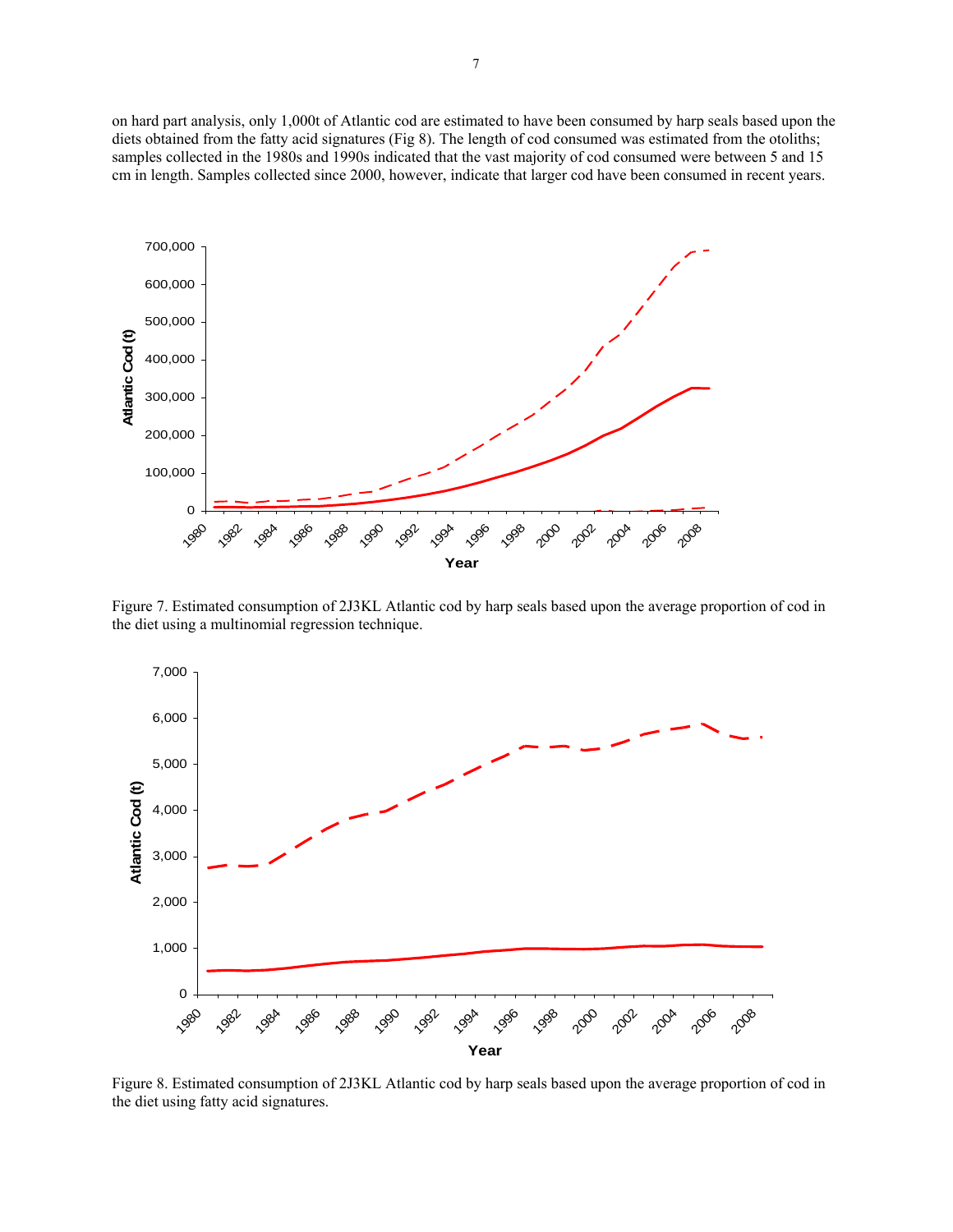### *Interactions between cod, capelin and harp seals in 2J3KL*

In order to explore common hypotheses about the non-recovery of the northern cod stock, the effects of harp seal predation, capelin availability, fisheries catches and physical environment (temperature) should be tested simultaneously and their relative empirical support weighed. However, this is an extremely complex problem and so as a first step, we explored the effects of predation, fisheries, and capelin availability, leaving the other components for further developments. We implemented a bioenergetic-allometric (Yodzis and Innes 1992) cod biomass dynamic model, where fisheries catches, consumption by seals, and capelin (food) availability were included as external forcers of the model. Fisheries catches were obtained from DFO and NAFO, the effects of capelin were incorporated by making the cod population growth rate a function of capelin availability (assumed proportional to DFO acoustic index) and the harp seal consumption of cod was estimated as described above using two different diet compositions: 1) 'classic' description based on classic stomach content analysis, and 2) reconstructed diet taking a multinomial regression approach. On the basis of this generic model, scenarios were explored by fitting different versions of the model to the observed DFO RV survey series for northern cod. These scenarios resulted from a combination of a) removing each forcer from the model independently and b) using the different estimates of harp seal consumption derived from the two diet descriptions considered. Due to their high uncertainty, consumption time series were also allowed to scale up or down according to an *ad hoc* scaling parameter estimated during the fitting process. The resulting models were ranked according using the Akaike Information Criterion corrected for sample size (AICc) (Burnham and Anderson 2002). The scenario that performed best was the one that did not include seal predation (Fig. 9). Based on the differences in AIC between models, all other scenarios can be dismissed (Table 1). These results suggest that for the study period, the consumption of cod by harp seals does not appear to be a significant driver of the stock. On the other hand, fisheries and availability of food emerged as significant drivers for northern cod. If these results hold after further scrutiny, having a healthy capelin stock would be a necessary element for a sustained rebuilding of the northern cod stock. This current model is being refined to determine if these preliminary results are supported.



Fig. 9. Fit of the scenario 'No seals'.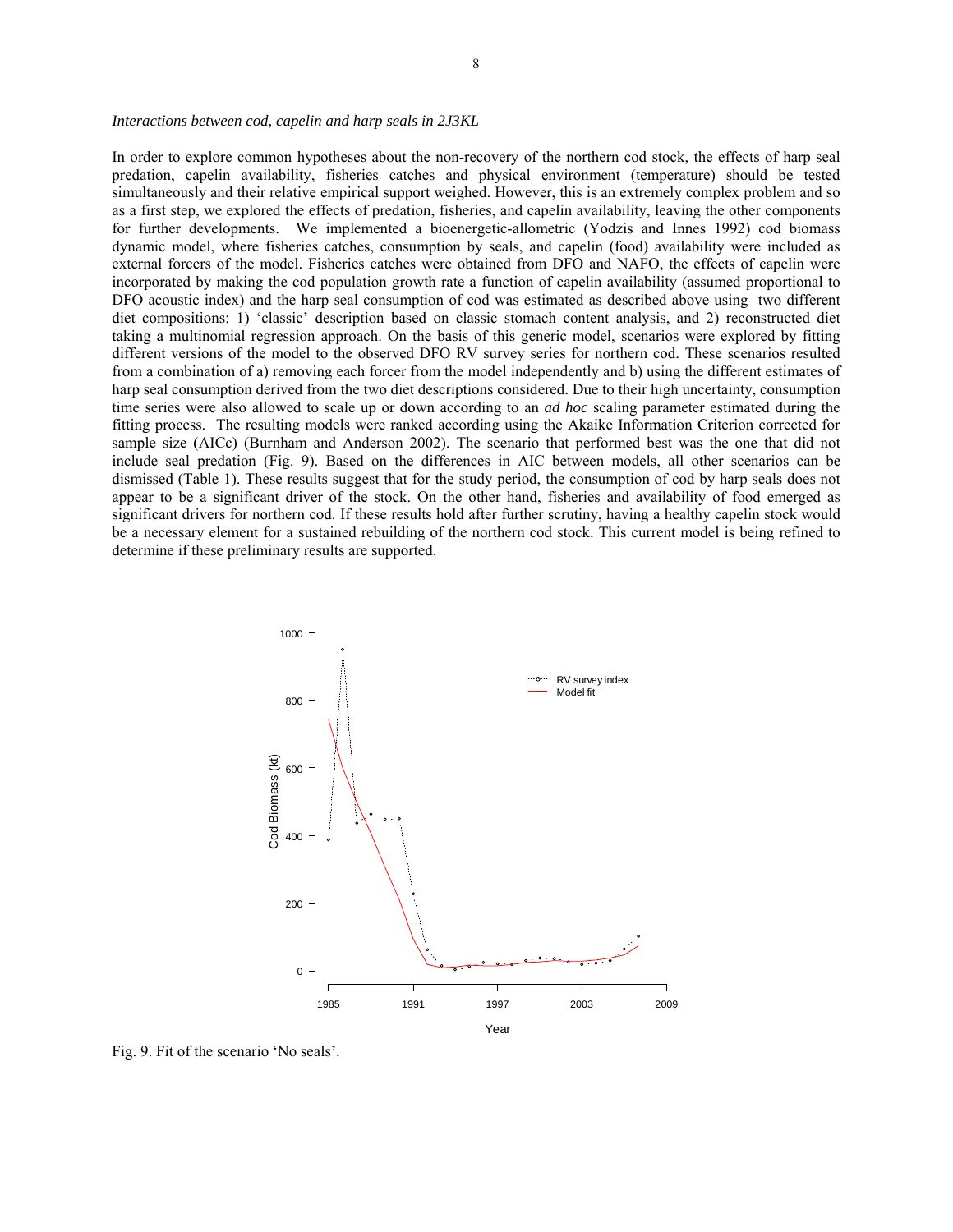| <b>Scenario</b>           | $\ln[\mathcal{L}(\theta)]$ | Number of fitted parameters | <b>AICc</b> | $\triangle$ AICc |
|---------------------------|----------------------------|-----------------------------|-------------|------------------|
| No Seals                  | 272.07                     | 6                           | 561.39      | 0.00             |
| No capelin, classic, ASC  | 279.24                     | 6                           | 575.73      | 14.34            |
| All effects, classic, ASC | 281.15                     |                             | 583.77      | 22.37            |
| All effects, MR, ASC      | 282.98                     |                             | 587.42      | 26.03            |
| No capelin, MR, ASC       | 285.57                     | 6                           | 588.38      | 26.99            |
| All effects, classic      | 288.61                     | 6                           | 594.47      | 33.08            |
| No fishery, classic, ASC  | 288.22                     |                             | 597.91      | 36.52            |
| No fishery, MR, ASC       | 288.42                     |                             | 598.31      | 36.92            |
| All effects, MR           | 291.08                     | 6                           | 599.41      | 38.02            |

Table 1. Model selection statistics

Classic means that the diet of harp seals was described using a classic approach.

MR means that the diet of harp seals was described taking a multinomial regression approach

ASC stands for 'adjusted seal consumption': the cod consumption was scaled by an estimated factor  $\tilde{ }$  This allowed us to explore a wide range of potential consumptions (e.g. the consumption in 2007 was allowed to vary between 10 and 400 kt)

All effects means that the effects of food availability, and removals by fisheries and seals were included in the model

No seals means that the effect of cod consumption by seals was removed from the model.

No fishery means that the effect of fisheries catches was removed from the model.

No capelin means that the effect of food availability was removed from the model.

## **DIET OF HOODED SEALS IN THE NORTHWEST ATLANTIC**

Hooded seals are the second most abundance pinniped in the northwest Atlantic. Reconstructing the stomach contents of hooded seals collect in the waters off the coast of Newfoundland and southern Labrador, Canada indicated that diets vary spatially and temporally (Stenson unpublished data). The main prey species in nearshore waters were squid (*Gonatus* sp.) and Greenland halibut, while the main prey species identified in a small sample of seals collected in offshore areas (n=40) were flatfish (Pleuronectidae), Atlantic cod and squid. Greenland halibut and redfish were also important prey.

Tucker et al. (2009) estimated the diet of hooded seals using fatty acid signatures obtained from the blubber. This method integrates diets over the period of blubber deposition, a period of 1-3 months. Generally, the diets of adult males and females were similar, but differed from those of juveniles. During the pre breeding period, adult hooded seals fed primarily upon redfish, amphipods, capelin and Atlantic argentine. Juveniles fed mainly upon capelin although argentine, sandlance (sand eel), amphipods and herring were also eaten. During the post breeding period, redfish were the most important prey for adult hooded seals. Lower proportions of capelin, argentine and longfin hake were also consumed. In contrast to data obtained from hard part analyses, fatty acids suggest that amphipods and argentine are important prey for hooded seals. The latter species has never been seen in the stomach contents although this may be due to its off-shelf distribution.

# **IMPACT OF SEALS ON ATLANTIC COD IN CANADA**

DFO sponsored two workshops to review the evidence on impacts of seals on Atlantic cod stocks in eastern Canadian waters. The first workshop, held in Halifax November 12-16, 2007, reviewed what is known about sealcod interactions and identified 1) gaps in our understanding, 2) analyses that could be completed for review at the second workshop, and 3) longer term research needs (Bowen et al 2008MS). The second workshop, held in November 2008, reviewed additional analyses relevant to cod-seal interactions and examined evidence for and against various hypotheses for the cause of elevated natural mortality of cod (Bowen et al 2009MS). During this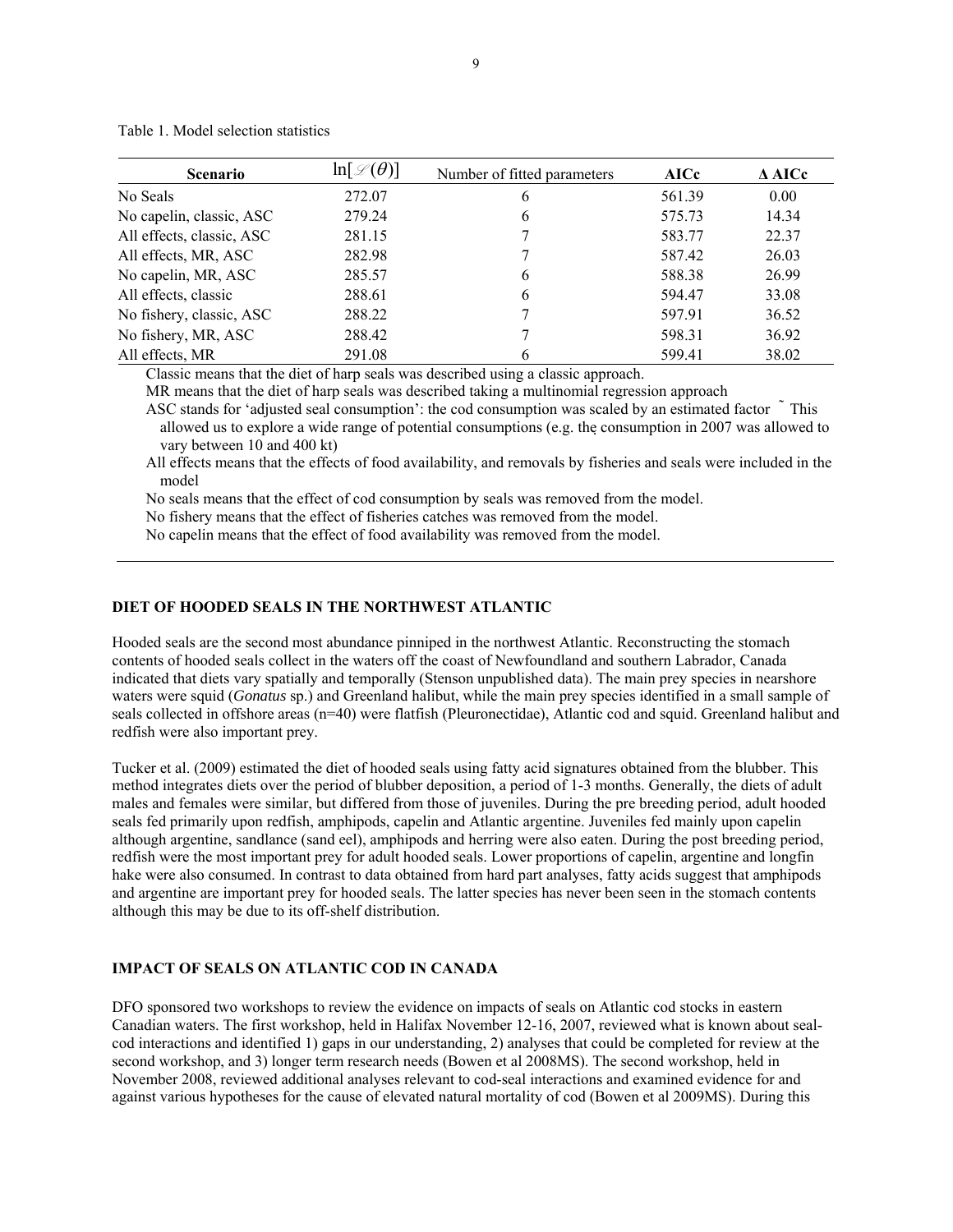meeting 24 presentations were given on the potential impacts of seals on fish stocks in Eastern Canada. These presentations, for the most part, were of new analyses and model results of research identified at the first Workshop that participants felt could be done with existing data. The meeting was attended by 33 invited ecologists and modellers from Canada, Norway, and France and members of the fishing industry in eastern Canada and northeastern United States of America.

Industry has a strong view that seals are having a significant impact on cod recovery. Representatives stated that fishermen feel that grey seals pose a direct threat to depleted cod stocks and indirectly affect the industry through the transmission of the sealworm parasite to commercial species across an expanding geographic range. Fishermen also suspect that spawning success of cod is being negatively affected as grey seals find it profitable to prey on spawning aggregations on shallow banks.

There is considerable uncertainty in the factors affecting cod dynamics and in the magnitude of stock-specific seal predation mortality on cod. Preliminary results were presented from bioenergetic allometric and statistical catch-atage models to evaluate the effects of seal predation, food competition and environmental variability on the dynamics of several cod stocks. These and previous multi-species models underscore the importance of considering seal predation in a broader ecosystem context as the effects of predation may often be conditional on the presence of competitors and quality of the environment for cod. Several studies underscored the importance of the proportion of cod in the diet and the size frequency distribution of cod eaten on estimates of seal predation mortality. Restricted sample collection (in both time and space) and the method used to estimate the diet can affect both the estimated proportion and size of cod eaten by seals.

Monte Carlo simulations were used to estimate the probability that different diet compositions of seals could explain natural mortality (M) for southern Gulf of St. Lawrence cod, white hake and winter skate. Results suggested that: 1) to explain elevated M seals must consume cod and white hake that are larger than indicated by the available stomach contents data; 2) whole fish consumption by seals is likely to explain less than 40% of M in white hake and cod, but can easily explain elevated M in winter skate, and 3) if seals consume some groundfish by belly-feeding, the probability that seal predation explains a substantial component of M becomes much more likely.

Harp seals are estimated to consume 28,000 t of 3Pn4RS cod, predominantly (56%) pre-recruits under 3 years of age. Grey seals were estimated to consume 14,000 t of 3Pn4RS cod in 1996, with a preference for larger cod than harp seals (25-35 cm versus 10-15 cm). Modelling indicates harp seal predation on juvenile cod could have significant impact on recruitment, under good conditions. Under poor oceanographic conditions other factors limiting recruitment are more important than harp seal predation (Chassot et al 2009).

There are temporal and spatial corrections between the abundance of grey seals and changes in natural mortality of cod in the southern Gulf of St. Lawrence (4T). Estimates of consumption indicate that significant amounts of 4T cod are being consumed (10,000-12,000 tonnes) but the stomach content data indicate that the diet is dominated by fish smaller than 35 cm long which is inconsistent with M is high for larger adult cod. Although the causes of elevated M in this stock remain unknown, , spatial and temporal correlations between grey seal abundance and estimated cod M support the hypothesis that grey seal predation is an important cause of the elevated M, whereas other hypotheses for the elevated M of 4T cod are not supported by the correlations between M and the hypothesized forcing factor.

Grey seals may also play an important role in the recovery of 4VsW cod. A large proportion of the NW Atlantic grey seal population used this area throughout the year where they are known to consume cod. However, estimates derived from fatty acids indicate only a small fraction  $(\sim 2\%)$  of the diet is cod while historical estimates based on otoliths indicate that cod account for a higher  $(\sim 12\%)$  proportion. Based on diets estimated by fatty acids, grey seal predation is considered to be a minor factor in the lack of recovery of cod; however, given the uncertainties in the diet, a more important contribution to the lack of recovery cannot be ruled out.

A small, but seasonally variable proportion (9-20%) of the grey seal population uses the 4X area. Grey seals presumably contribute directly to the mortality of 4X cod, but the level of this contribution is unknown due to a lack of diet data for 4X. Assuming the diet indicated by fatty acids for 4VsW, the effect would be negligible.

The impact of seals on 3Ps cod has not been examined. Although harp seals are known to consume cod in this area, they are transient and resident for only short periods. The use of this area by other seal species (e.g., grey seals)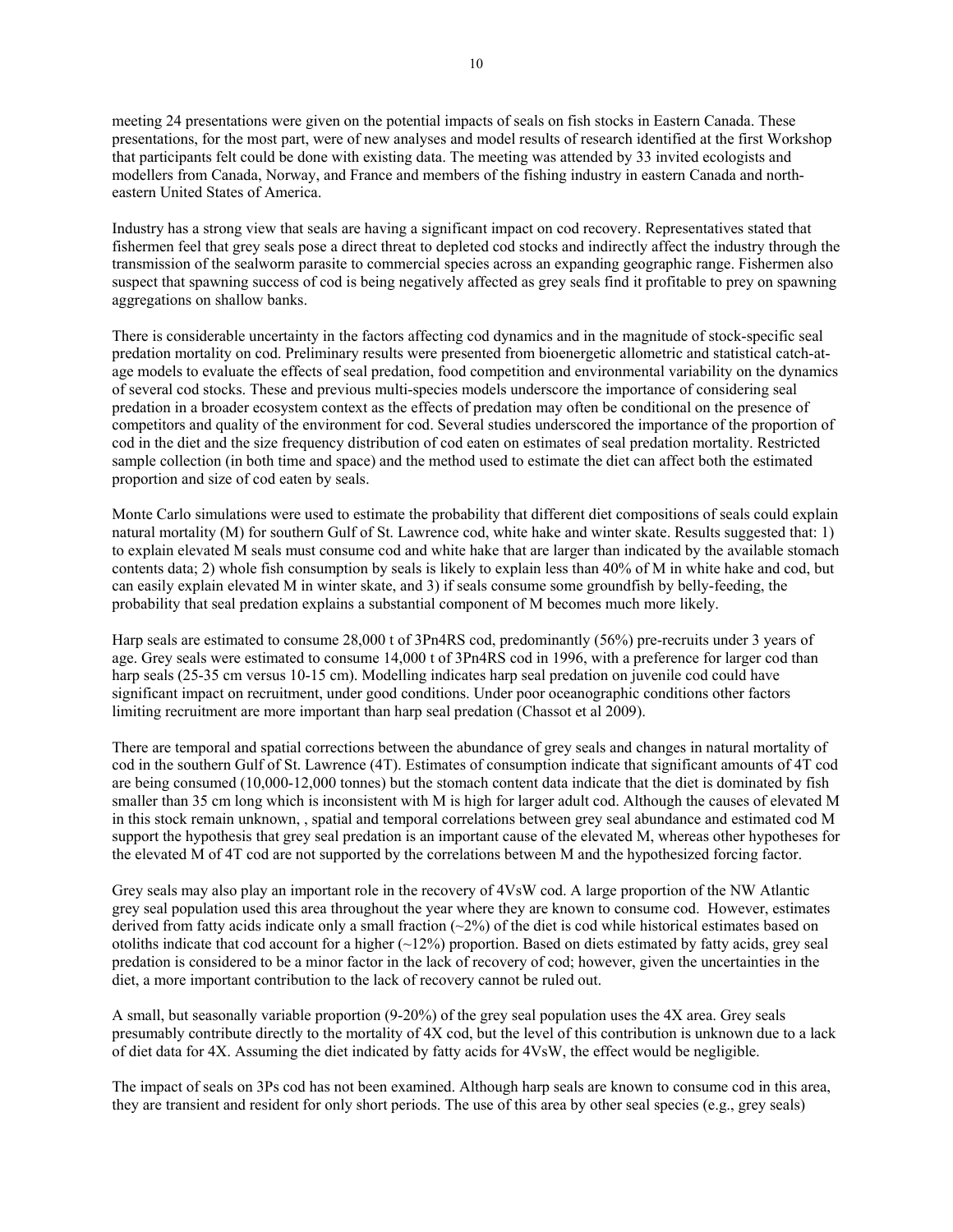appears to be relatively minor. Similarly, impacts of seals on 3NO cod are thought to be insignificant because relatively few seals use this area.

The impact of cetaceans on cod has not been examined. Significant numbers occur in many of these areas and although the diet of most cetaceans species in the region are unknown, data from harbour porpoise and cetaceans in other areas indicate that Atlantic cod are consumed. Therefore, the recovery of cod may be impacted by cetaceans with through direct predation or competition for food.

However, two key uncertainties that can be applied to all areas are the true proportion of cod in the diet of seals and the age distribution of cod eaten by seals. Together these aspects of diet have a large effect on the putative impact of seal predation on the dynamics of cod. Furthermore, despite their importance, estimating the diet of seals is extremely difficult, given the challenges in obtaining representative samples from large, mobile and widely distributed seal populations.

## *Factors affecting cod dynamics*

A number of hypotheses have been proposed to explain the lack of recovery of cod in Canadian waters. For most of the cod stocks that have not recovered, natural mortality remains above the 'normal' value of 0.2. Specifically, natural mortality is especially high in all stocks south of the Laurentian Channel. A number of factors may be contributing to the high M including: unreported catch (i.e., the mortality is due to fishing, not natural mortality), disease, contaminants, starvation (i.e., poor condition), life-history changes, impacts of seal predation, predation by other species, parasites, and other impacts. Bowen et al (2009MS) list evidence to evaluate the likelihood that various factors may have or are currently contributing to the elevated of natural mortality of cod for a number of stocks in Canada to place seal predation in a broader context. The summaries prepared for 2J3KL and 3NO cod are presented in Appendix I.

# **NAMMCO WORKING GROUP ON MARINE MAMMAL AND FISHERIES INTERACTIONS**

In 1996 the North Atlantic Marine Mammal Commission (NAMMCO) struck a Working Group (WG) to examine research on the feeding ecology of minke whales, harp and hooded seals and methods of estimating consumption (NAMMCO 2009MS). It also considered the use of multi-species models to assess species interactions in the Barents Sea and Central North Atlantic. They concluded that minke whales, harp seals and hooded seals in the North Atlantic might have substantial direct and/or indirect effects on commercial fish stocks. Since then the WG has met a number of time to examine new research and identify ways to advance our understanding.

The most recent meeting of the WG took place in April 2009. The objectives of this meeting were to monitor progress made in multi-species modelling and in the collection of input data to decide if enough progress had been made to warrant further efforts in this area. A number of papers describing efforts to estimate diet and consumption by marine mammals in the North Atlantic and off Japan were presented, including the work on harp seals in 2J3KL discussed above. Of particular interest to the working group were the descriptions of new methods of estimating diet, particularly fatty acid signatures. The NAMMCO WG recognized the potential of fatty acid (FA) analysis for the determination of the qualitative and quantitative aspects of the diet of marine mammals, especially given the longer integration time. However, the methodology has to be further developed and validated as there are indications that the assimilation rates of prey fatty acids in the blubber vary among species and among fatty acids. Furthermore, the destination of the dietary fatty acids in the blubber profile and the differential utilization of the blubber profile by different species needs to be considered. In addition to continued research on the potential biases associated with the use of fatty acid signatures, NAMMCO (2008) also recommended additional research on the energy requirements of marine mammals, particularly harp seals, and that the regular gathering of data on predator and prey distribution and density, as well as diet data should be continued.

A number of modelling efforts were described to the Working Group. The Scenario Barents Sea Model developed in Norway over the past decade has many attractive features, both in its structure, not the least the functional response part, and in that a rather comprehensive handling of uncertainty was attempted. However, this model was originally designed to explore interactions among minke whales, cod and herring. Inclusion of the harp seal in the model made it difficult to estimate the parameters, most likely due to the weak data on harp seal feeding ecology, and the fact that the harp seal is a major top predator in the system. The model was simply not sufficiently stable and provided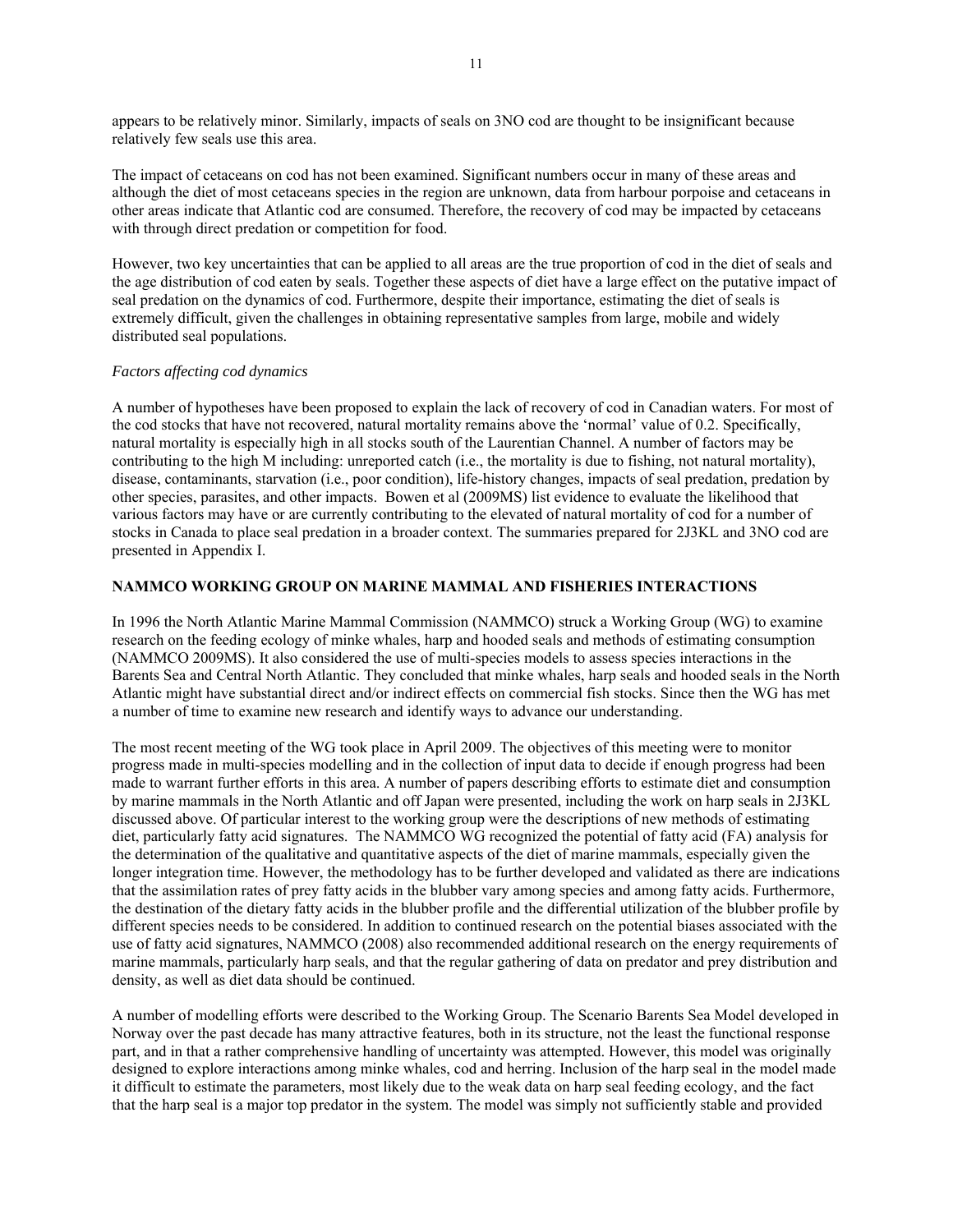simulation results that were implausible. A possible reason for this is that important feed-back mechanisms are lacking.

More promising is the Icelandic GADGET (Globally applicable Area-Disaggregated General Ecosystem Toolbox) model. This model is currently being used for several species within Icelandic waters, the Barents Sea, the Celtic Sea, North Sea herring, the Tyrrhenian Sea and the Bay of Biscay. In spite of known problems, the program is currently used for assessments in several cases where no alternatives exist to account for known important processes within the system. Planned work includes setting up the GADGET data base for minke whales in Icelandic waters. Subsequently the minke whale model will be linked to updated models for cod.

In addition to these two models from the northeast Atlantic, a bulk biomass model (*Ecopath* with *Ecosm*) and a broad scale multispecies model of the Antarctic ecosystem (Mori and Butterworth 2006) were also presented.

The participants agreed that current efforts to model ecosystems are not sufficient to provide management advice. The multispecies modelling required in order to address management questions such as the impact on allowable catch levels for some commercial fish species of changes in the abundance of certain marine mammal populations is complex and in some circumstances different models, whose merits cannot be distinguished given existing data, can provide very different answers to such a question. Therefore, they proposed to initiate a study where at least three different modelling approaches are used to describe the same ecosystem. Potential modelling approaches include the Minimal realistic model (GADGET, a bulk biomass model (*Ecopath* with *Ecosim),* a time series regression technique developed in Norway and/or the simple biomass-based model such as one described above for 2J3KL. Possible ecosystems under consideration are the Barents Sea and the region around Iceland.

## **REFERENCES**

AGRESTI A. 2002. Categorical data analysis. John Wiley & Sons.

AUSTIN, D., W.D. BOWEN AND J.L. MCMILLAN. 2004. Intraspecific variation in movement patterns: modelling individual behaviour in a large marine predator. Oikos 105:15-30.

BOWEN, W. D., M. O. HAMMILL, M. KOEN-ALONSO, G. B. STENSON, D. P. SWAIN AND K. TRZCINSKI. 2008MS. Proceedings of the National Workshop on the Impacts of Seals on Fish Populations in Eastern Canada (Part 1). CSAS, Proceedings 2008/021.

BOWEN, W. D., M. O. HAMMILL, M. KOEN-ALONSO, G. B. STENSON, D. P. SWAIN AND K. TRZCINSKI. 2009MS. Proceedings of the National Workshop on the Impacts of Seals on Fish Populations in Eastern Canada (Part 2). Canadian Science Advisory Secretariat Proceeding Series 2009/xx.

BURNHAM, K. P. AND D. R. ANDERSON. 2002. Model Selection and Multimodel Inference: A Practical Information-Theoretical Approach (2nd Edition). Springer-Verlag, New York.

CHASSOT, E., D. DUPLISEA, M. HAMMILL, A. CASKENETTE, N. BOUSQUET, Y. LAMBERT AND G. STENSON. 2009. The role of predation by harp seals (*Pagophilus groenlandicus*) in the collapse and non-recovery of northern Gulf of St. Lawrence cod (Gadus morhua). Mar. Ecol. Prog. Ser. 379:279-297.

HAMMILL, M.O. AND G. B. STENSON. 2008MS. Abundance of Northwest Atlantic harp seals (1960 – 2008). DFO Can. Sci. Advis. Sec Res. Doc 2008/077.

MORI, M. AND D.S. BUTTERWORTH. 2006. A first step towards modelling the krill-predator dynamics of the Antarctic ecosystem. *CCAMLR Science* 13: 217–277.

NAMMCO (NORTH ATLANTIC MARINE MAMMAL COMMISSION). 2009MS. Report of the NAMMCO working group on Marine mammals and fisheries in the north Atlantic: Estimating consumption and modelling interactions. NAMMCO/SC/16/08.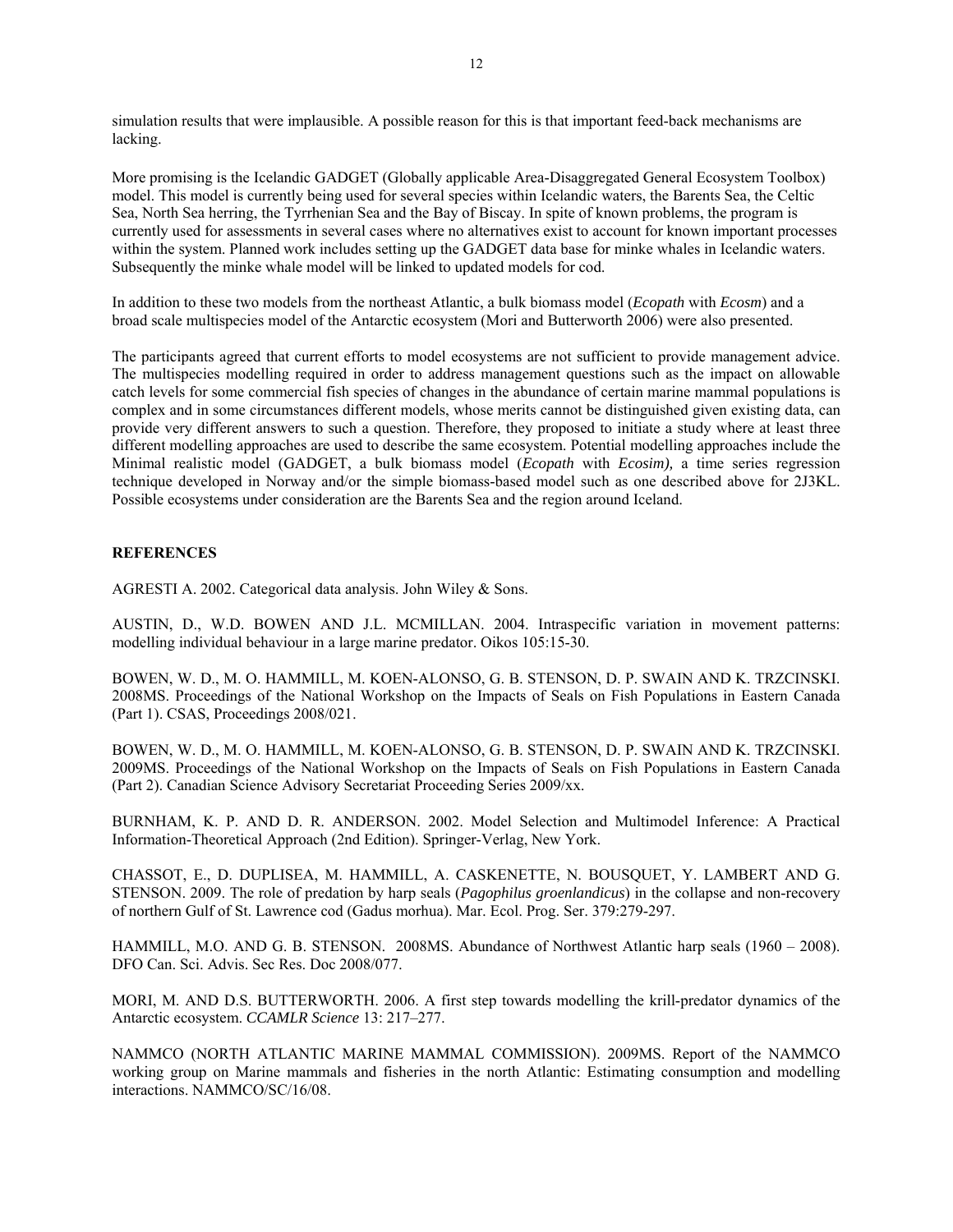STENSON G. B. AND E. A. PERRY. 2001MS. Incorporating uncertainty into estimates of Atlantic Cod (*Gadus morhua*), Capelin (*Mallotus villosus*) and Arctic Cod (*Boreogadus saida*) consumption by harp seals in NAFO Divisions 2J3KL. DFO Canadian Stock Assessment Secretariat Research Document. 2001/074.

STENSON, G. B. 2007. Current research on the impact of pinnipeds on commercial fish stocks in the Northwest Atlantic. NAFO SCR Doc. 07/49. Serial No. N5401.

STENSON, G. B. AND T. HAUG. 2009. Report of the NAFO/ICES/NAMMCO Symposium on the Role of Marine Mammals in the Ecosystem of the 21<sup>st</sup> Century. NAFO XX

STENSON, G. B. AND B. SJARE. 1997MS. Seasonal distribution of harp seals, (*Phoca groenlandica*) in the northwest Atlantic. ICES C. M. 1997/CC:10. 23p.

TUCKER, S., W. D. BOWEN, S. J. IVERSON, W. BLANCHARD AND G. B. STENSON. 2009. Sources of variation in diets of harp (*Pagophilus groenlandicus*) and hooded (*Cystophora cristata*) seals estimated from quantitative fatty acid signature analysis (QFASA). Mar. Ecol. Prog. Ser. 384: 287-302.

YODZIS, P. AND S. INNES. 1992. Body size and consumer-resource dynamics. The American Naturalist 139, 1151-1175.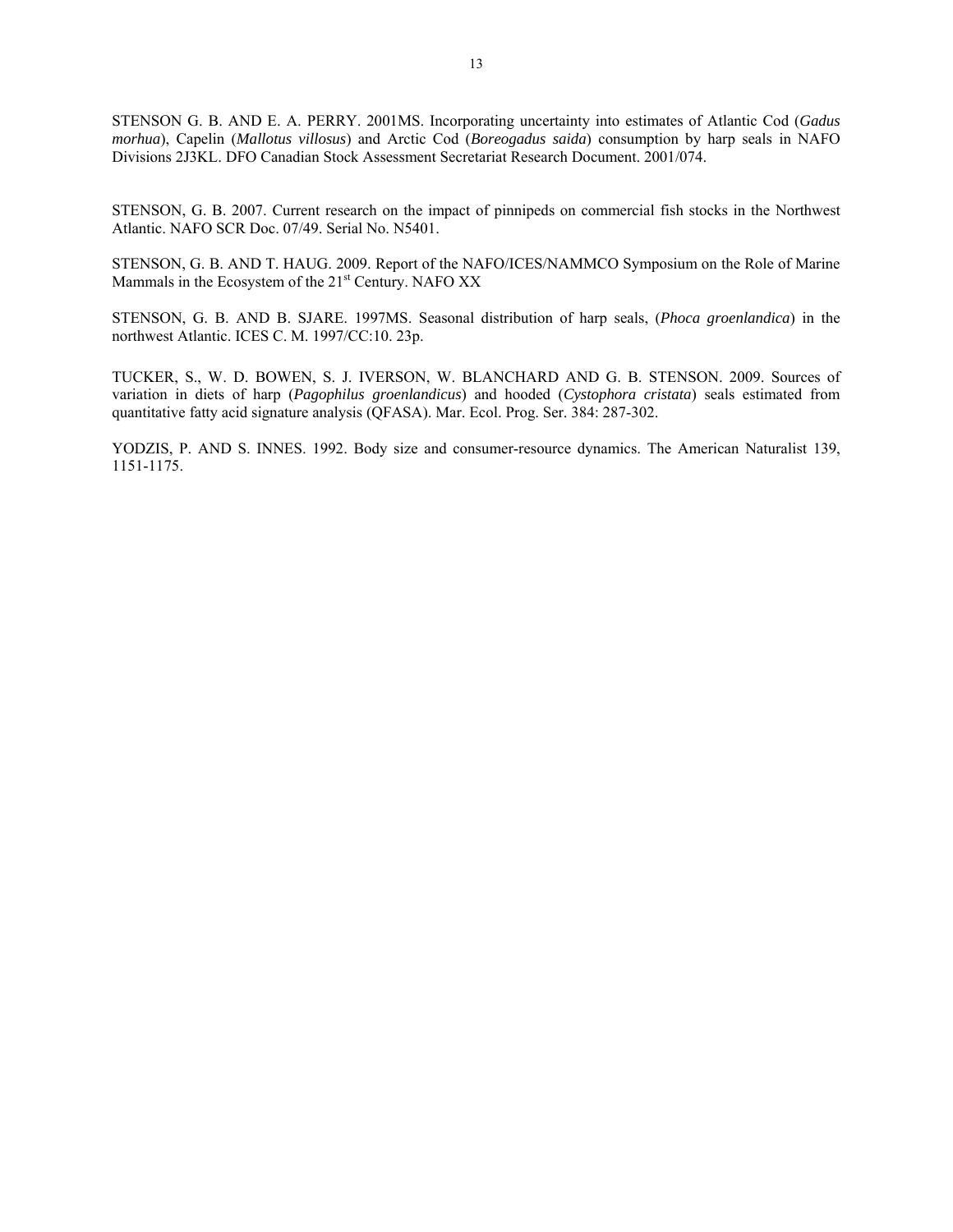**APPENDIX I**: Summaries of available information on factors affecting mortality in Canadian cod stocks (from Bowen et al. 2009).

## **NORTHERN COD (NAFO DIV. 2J3KL)**

Estimates of the rate of total mortality (Z) of cod in 2J3KL are available from catch-at-age data from the autumn survey of the offshore portion of the 2J3KL stock area. Estimates are based on standard method of log ratio of the catch at age n versus age n+1 and are computed as an average for ages 4-6. Estimates for younger ages are not available as these are not fully recruited to the survey gear, and for older ages because there were too few cod > age 6 in survey catches in the post moratorium period. Estimates for Z were consistently high in 12 consecutive autumn surveys after the 1993 moratorium. The average annual value for Z (instantaneous rate) in the 1996-2007 period was 0.87, which corresponds to an annual death rate of 58% per year including a period when there was no directed cod fishery. In the most recent period (after 2003) Z seems to have declined substantially (Fig. 23). This change in Z is not expected to be related to survey coverage. Movements of cod to outside the survey area are not likely – deep waters have been fished sporadically during surveys but have not revealed significant quantities of cod. Movement inshore (other than seasonally) is also unlikely and most data suggest an ontogenic movement towards offshore as cod get older. Furthermore, there is evidence from several independent sources that corroborate the recent decline in Z in the offshore (e. g. increased by-catch of older cod in northern 3L turbot fishery, increased catch of cod in DFO spring survey of 3L, acoustic-trawl survey of offshore 3KL found significant aggregation of cod along shelf edge in 2007 and 2008, broadening of age structure).



Figure A1: Total mortality rate (Z) of cod aged 4-6 calculated using data from the autumn RV surveys in the offshore of 2J3KL. For example, the value in 1996 is the mortality experienced by the 1991-1989 year-classes from ages 4-6 in 1995 to ages 5-7 in 1996. The dashed line is the average  $(Z=0.87)$ , which corresponds to 58% mortality each year). Open symbols indicate estimates based on an incomplete survey in 2004.

#### **Hypotheses**

**1) Catch:** The high rate of Z is unlikely to be due to fishing; non-Canadian fishing occurs on the nose of the Grand Banks (3L), but estimates of foreign catch of cod have been < 80 t and declining in recent years. Estimates of mortality due to domestic shrimp trawling offshore are also low based on observer based sampling scaled up to the whole shrimp fleet. The decline of Z in the most recent period (after 2003) has occurred at the same time an inshore fishery for cod was reopened suggesting that the rate of natural mortality has declined substantially (i.e. F has increased but Z has still continued to decline). In reference to unreported catches, available data suggests that it cannot account for the high Z levels prior 2003. *Conclusion: Unreported catches are not thought to be a significant source of mortality.*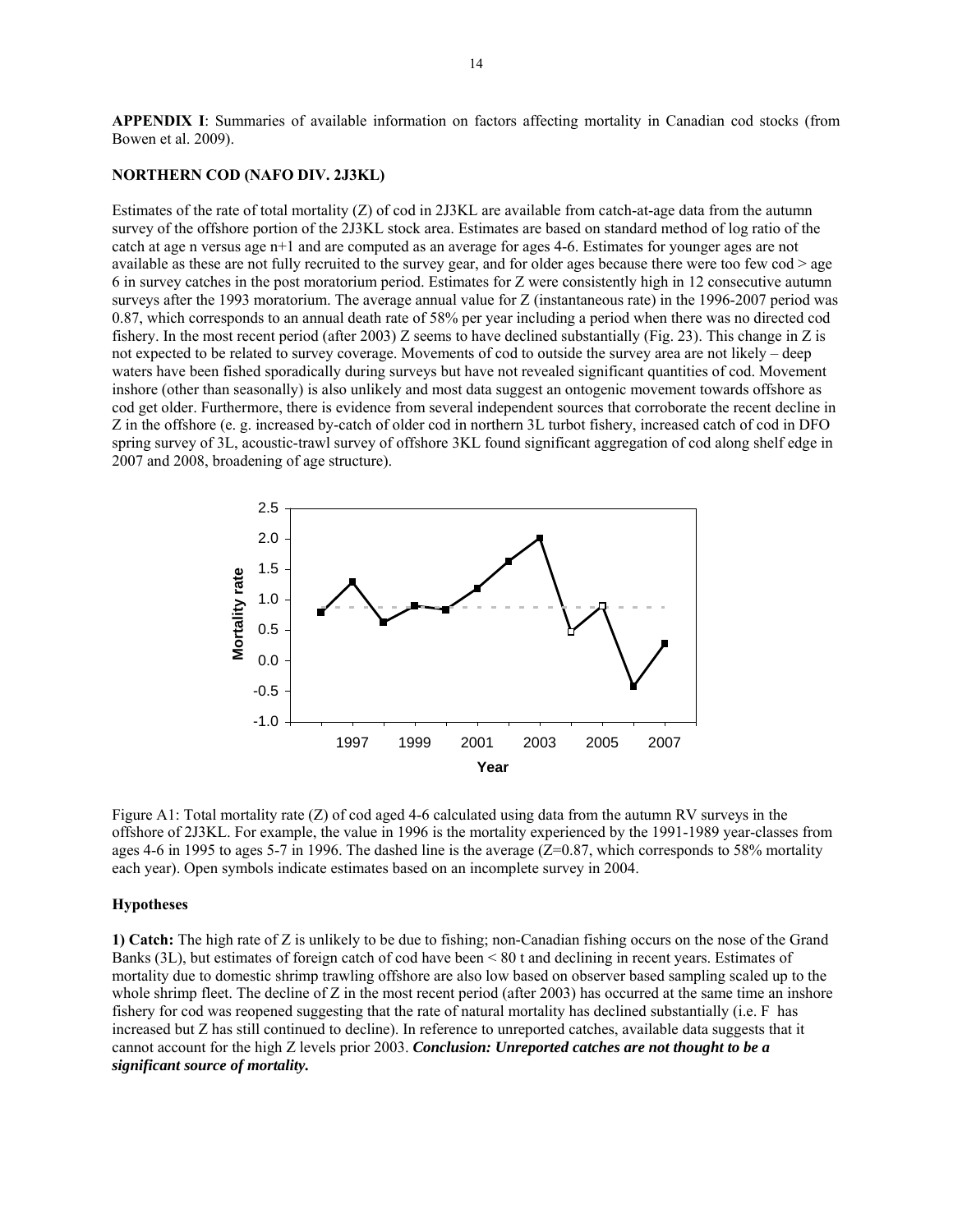**2) Diseases and Parasites:** There are no reports of significant incidence of disease related mortality incidents in northern cod, but no formal surveillance or study of aquatic animal health is available. *Conclusion: This possibility can not be ruled out due to lack of evidence one way or another.*

Regarding parasites, *Lerneaocera branchialis* is a parasitic copepod found on the gills of cod, mostly inshore on juveniles (ages 1-3) and it is rare in offshore and in older fish. The copepod feeds on the hosts' blood and infection is associated with lower body condition; it can infect a considerable percentage of small cod in some area  $(\sim 15\%)$ . *Conclusion: This parasite may kill some small cod, but is not thought to be a major source of mortality in the stock as a whole.* 

**3) Contaminants:** Yeats et al (2003) is the only known examination of contaminant loads and it provides no indication that they are abnormally high. Although this source of mortality cannot be ruled out, it is assumed that contaminant loads are lower than the North Sea (or Baltic) levels where no M changes have been reported. *Conclusion: Contaminants are not thought to be significant source of mortality.* 

## **4) Starvation/poor condition:**

*Condition:* Time-series information on 2J3KL cod condition comes mainly from sampling during autumn RV surveys. There is a strong seasonal cycle in cod condition with lowest values typically in spring after spawning and highest values in autumn; consequently, lowest condition levels would not be necessarily evident in the data available. Based on autumn surveys, cod condition was lower in 2J in early 1990s compared to 1980s, and has recovered somewhat but remains lower than was seen in the 1980s. Condition in 3K has been variable with some decline in the early 1990s with current values close to the long-term average. Condition in 3L has been variable but did not undergo the decline seen further north.

*Growth:* Length at age was higher in the late 70s/early 80s than currently, particularly among older fish. The trend towards lower mean length at age reversed from the low point in 1990s. The decline was greatest in 2J, and in last few years values of length at age are around the average for the whole 1978-2005 period. Fish with age 6+ disappeared from 2J during 1991-2005 so results for these older fish cannot be compared*.* Overall there was more of a decline in 2J, less of a decline in 3K but same overall trend, and no decline seen in 3L. The apparent lack of a strong improvement in growth rates in spite of greatly reduced population size suggests that the stock is not as productive as it was in the past (with much lower cod density better growth might be expected).

# *Conclusion: The biological data based on sampling during the autumn research surveys indicate that aspects of stock productivity such as growth and condition have improved over values in the 1990s, but are below the peak values observed in the early part of the time series, especially in the north (2J). The impact of these changes on M is not clear.*

*Productivity:* Productivity of the cod stock has been reduced since the mid-1980s but some aspects of productivity appear to be improving in recent years (after 2003). In the offshore, numbers (abundance) and biomass have increased by about 30% per year and 60% per year, respectively, since 2003, but the increases are taking place mainly in one region, along the 3K-3L border. The increases appear to be due to improved survival and growth of the 2000-2002 year-classes and not due a pulse of recruitment which remains low. There is a suggestion that this trend in cod appears to be linked to the availability of food resources (capelin). Specific information to support this suggestion was not available at the cod assessment, although a general improvement in the status of capelin was noted. Although the improvement in capelin indicates that this stock is in better shape than observed in the mid-1990s, it is still way below the level observed in the late 1980s. The time series of information of capelin abundance is poor and for the recent period mostly based on acoustic surveys in only a portion of the stock area of 2J3KL cod.

# *Conclusion: Ongoing analyses from a simple biomass-based model exploring the impact of several factors on cod dynamics (harp seals predation, capelin availability and fisheries) are consistent with the notion that changes in productivity (i.e. capelin availability) appear to be an important factor in explaining the lack of recovery of this stock and may be contributing to the high M inferred previously.*

**5) Life history changes:** The age at maturity dropped rapidly in the mid to late 1980s and remains low (~4.9 yr for females) in the recent period and has not shown signs of improvement. The age structure of the population has been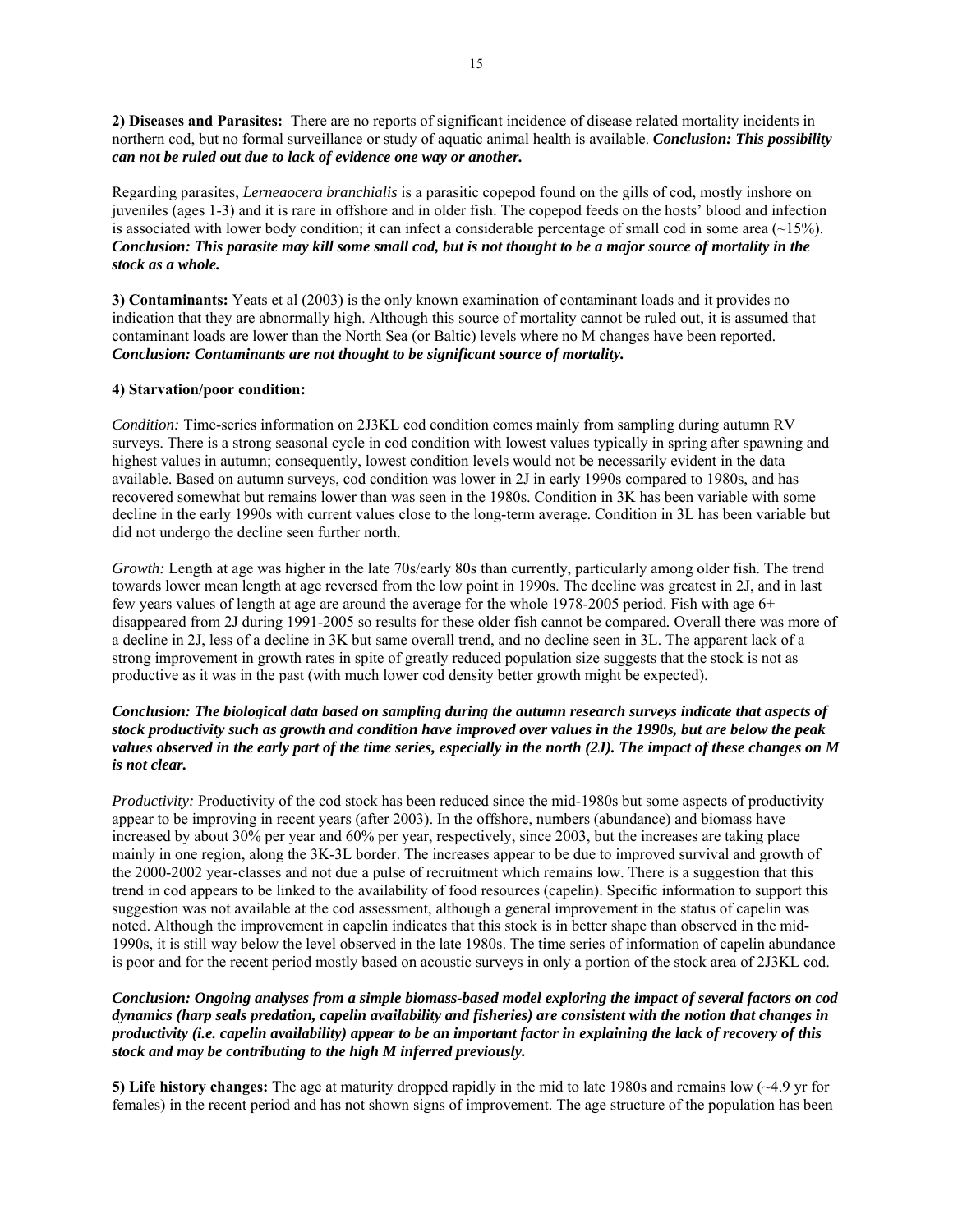highly contracted in the offshore component as a result of the high Z, with very few cod older than age 6 in the offshore up to 2005. Rose and Fudge (2008) suggest cod in north spawn much earlier, produce many more eggs than they used to, and then die at a much higher rate, implying a much higher post-spawning mortality rate. *Conclusion: Age-at-maturation remains low and values for the most recent cohorts are among the lowest observed but the relationship to changes in M is unknown.* 

**6) Seals:** Estimates of Atlantic cod consumption by harp seals are imprecise and dependent upon the diet assumed. If annual estimates of diet are considered (instead of average diet over time), the amount of cod consumed increases since the late 1980s due, primarily, to an increased occurrence of Atlantic cod in near shore diet samples. Earlier model results using Ecopath with Ecosim and presented in 2001 indicated that harp seals may have an impact on the recovery of 2J3KL cod. However, preliminary results from a recently developed biomass-based model explicitly implemented to simultaneously explore the impact of several factors on Northern cod dynamics (seal consumption, fisheries and prey availability) suggested that harp seal predation has not being a significant factor in the lack of recovery to date. Although these later results are still preliminary, the model already considered a wide range of consumption scenarios to accommodate the large uncertainty around consumption estimates. Although this contradiction can be traced back to several of the structural differences and assumptions between the two models, in practical terms it highlights the high level of uncertainty which truly surrounds the impact of seal consumption on cod dynamics. *Conclusion: expectations of clear-cut, direct relationship between seals and cod are not supported by the available evidence.* 

Beside predation, other possible interaction between harp seals and cod is competition for prey. The more recent model indicated that capelin is a significant factor in cod productivity and capelin is also an important prey for harp seals. However, detecting competitive effects is even more complex than predation effects and the possibility of competition for prey has not been properly examined to date, although there are ongoing efforts directed to explore this possibility. *Conclusion: the impact of competition between cod and seals is unknown but may be a non-trivial contributing factor to the level of M experienced by cod.*

The impact of other seal species like hooded seals on Atlantic cod has not been examined to date, although they are abundant in offshore areas and known to consume Atlantic cod.

## **7) Other predators and/or competitors:**

Although seals probably are the most visible candidate to have predation and/or competitive effects on cod, there are several other predators which could also have significant impacts on cod. Recent aerial surveys indicated that there are significant numbers of cetaceans in the region. Diets of most cetacean species in the area are unknown although data from harbour porpoise and cetaceans in other areas indicate that Atlantic cod are consumed. Furthermore, trends in abundance of the vast majority of cetaceans are also unknown although Humpback whales have been shown to have increased since whaling ended.

Fish predators can also have an impact on cod. A comparative study of the diets of cod, Greenland halibut and harp seals suggested that both predators are potential competitors of Atlantic cod, but the diet of Greenland halibut bears a higher resemblance to the diet of cod than harp seals does. Also many cetaceans and sea birds are known to feed on capelin and therefore may compete for food with cod.

# *Conclusion: The impact of consumption and/or competition between cod and predators other than seals is unknown but may be a plausible contributor to the observed levels of M.*

### **8) Environmental forcing:**

Physical environment may have an impact on the population dynamics of Atlantic cod that may affect mortality either directly or through other factors. Cod are generally less productive during cold periods (grow more slowly) and recruitment may be less successful. In addition, there have been incidents of direct mortality associated with extreme cold water. For example, cold water has been suggested as the causative factor in a mortality event observed in Smith Sound in April 2003. This was a local event –associated with extreme temperatures (-1.6 C) at a known over-wintering location of cod. Approximately 800 t of dead and dying cod were harvested in March-April 2003. Underwater video and trawling did not indicate substantial amounts of dead cod on the bottom. This event occurred during a period when the inshore stock was declining, mostly due to a resumption of fishing as tag return information indicated that fishing mortality was high in spite of the relatively small catch (4,000 to 8,300 t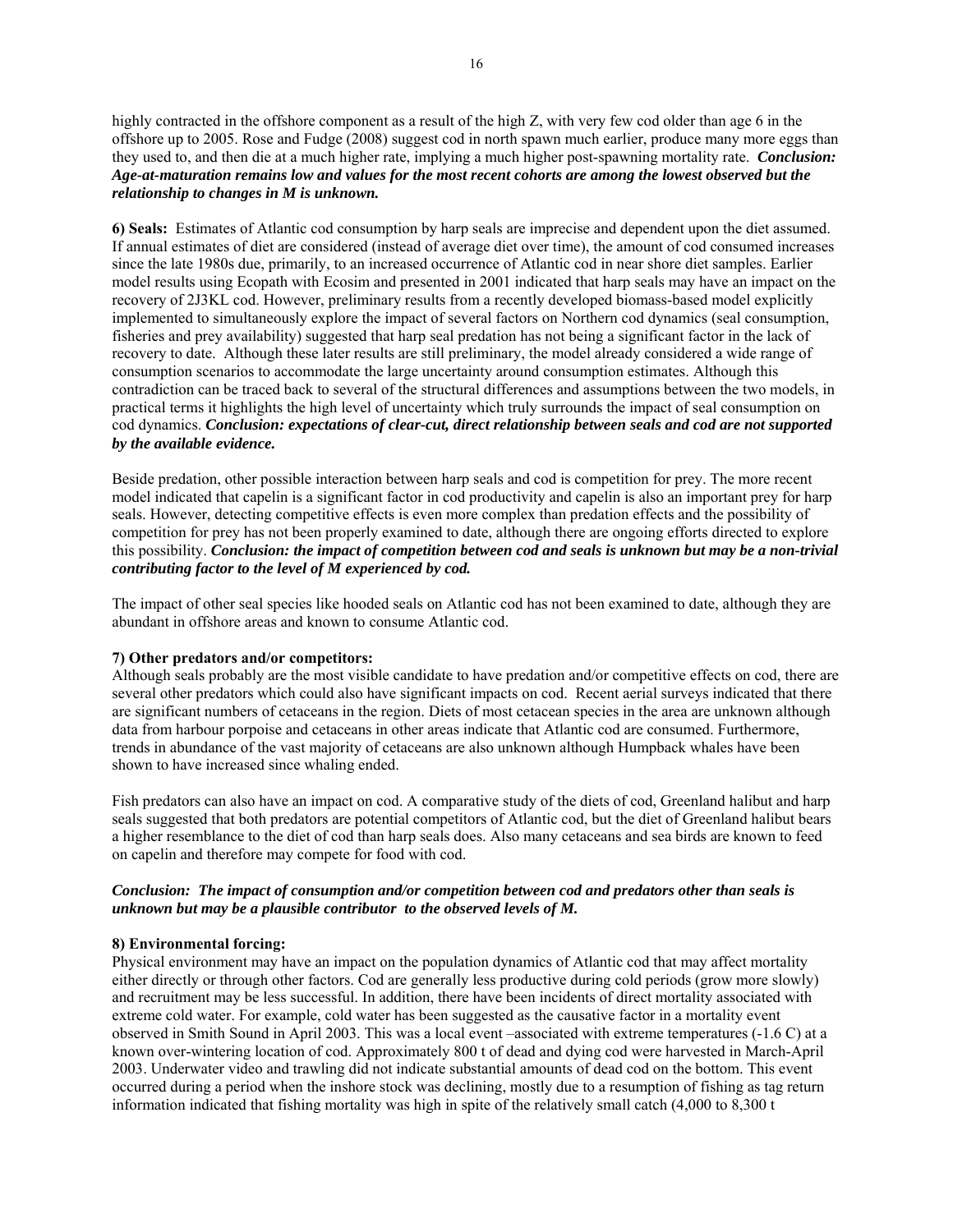annually). The overall impact on the inshore stock could not be evaluated but based upon tag returns from the harvested cod it did not appear to represent more than 5% of the available tagged cod.

Several other isolated mortality events were observed in the inshore of 3KL during 1997-2003 where dense schools of cod were observed very close to shore, often in association with harp seals, ice, and/or herring. These events were observed in Notre Dame Bay and Bonavista Bay. Some predation by seals was observed directly, and in at least one incident (at Virgin Arm) several thousands of pounds of dead cod were observed on the bottom, but it was not clear if this was due to predation or fatal harassment where cod were herded into extremely cold water, or they followed herring and were trapped by cold water masses.

## *Conclusion: Mortality due to environmental forcing may have contributed to higher mortality in some local areas but there is no evidence of significant mortality in recent years.*

### **References**

- Brattey, J., Cadigan, N.G., Dwyer, K., Healey, B.P., Morgan, M.J., Murphy, E.F. Maddock Parsons, D., and Power, D. 2008a. Assessments of the cod (*Gadus morhua*) stock in NAFO Divisions 2J3KL (April 2007 and April 2008). DFO Can. Sci. Advis. Sec. Res. Doc. 2008/047.
- DFO, 2009. Stock assessment of Northern (2J3KL) cod in 2008. DFO Can. Sci. Advis. Sec. Sci. Advis. Rep. 2008/034.
- Fudge, S. B., and Rose, G.A. 2008. Life history co-variation in a fishery depleted Atlantic cod stock. Fish. Res. 92: 107-113.

### **COD (NAFO DIV. 3NO)**

There is no evidence suggesting that M has increased in this stock. No change in M is assumed in the postmoratorium period from the customary value of 0.2.

**1) Catch:** Although this stock is under moratorium, bycatch levels are high and imposing fishing mortality levels comparable to years where fishing was allowed. *Conclusion: Significant by-catch (Canadian and foreign) is thought to be a major source of mortality and is impeding recovery of this stock.* 

**2) Disease:** There are no reports of significant incidence of disease but no formal surveillance or monitoring of aquatic animal health takes exists for this stock. *Conclusion: This possibility can not be ruled out due to lack of evidence one way or another.*

**3) Contaminants:** Again, Yeats et al (2003) is the only known examination of contaminant loads and it provides no indication that they are abnormally high. *Conclusion: Although it cannot be ruled out, it is assumed that contaminant loads are not a problem for this stock.* 

## **4) Starvations/poor condition:**

### *Condition:*

Condition was not evaluated at the most recent assessment of 3NO cod

### *Growth:*

Beginning of the year weight-at-age from sampling of commercial catches indicates that values in the more recent period tend to be slightly higher than in the pre-moratorium period.

#### *Productivity:*

The 2007 assessment concluded based on deterministic projections and analyses using ADAPT that the average recruits per spawner from 2004-2006 was 0.14 compared to a historical average of 0.72 for the 1959-2006 time series, indicating that the stock is not as productive as it was in the past.